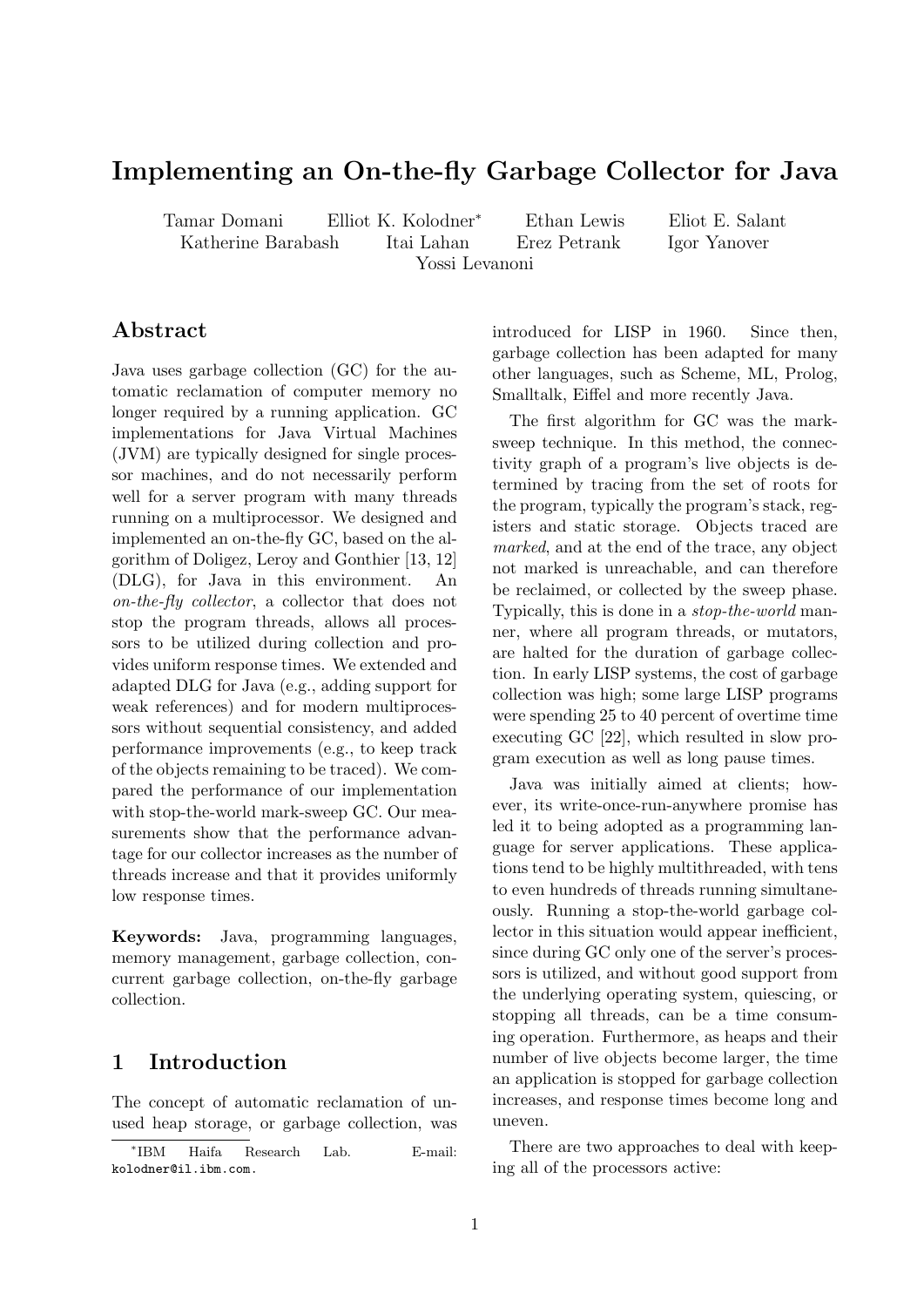- 1. Concurrent collectors: Running the collector concurrently with the mutators. The collector runs in one thread on one processor while the program threads keep running concurrently on the other processors. The program threads may be stopped for a short time to initiate and/or finish the collection.
- 2. Parallel collectors: Stopping all program threads completely, and then running the collector in parallel in several collector threads. This way, all processors can be utilized by the collector threads.

In this paper we discuss a concurrent collector; in particular, our collector belongs to a subclass of these collectors, which we call onthe-fly collectors. (We use Dijkstra's original term *on-the-fly* for such collectors  $[10]$ .) An on-the-fly collector does not need to stop the program threads simultaneously, not even for the initialization or the completion of the collection cycle. The study of on-the-fly garbage collectors was initiated by Steele and Dijkstra, et al. [30, 9] and continued in a series of papers [10, 18, 5, 6, 23, 24] culminating in the Doligez-Leroy-Gonthier (DLG) collector [13, 12].

The advantage of an on-the-fly collector over a parallel collector and other types of concurrent collectors [3, 16, 28, 7], is that it avoids the operation of stopping all the program threads. Usually, program threads cannot be stopped at any point; thus, there is a non-negligible wait until the last (of many) threads reaches a safe point where it may stop.

On-the-fly collectors also satisfy the requirement for short and even response times. For DLG in particular, the longest time that a thread waits for garbage collection is the time for it to mark the objects directly reachable from its stack (assuming that garbage collection cycles are always triggered soon enough such that the program never runs out of memory).

The drawback of on-the-fly collectors is that they require a write barrier and some handshakes between the collector and mutator threads during the collection. Also, they typically employ fine-grained synchronization, thus, leading to error-prone algorithms and implementations.

### 1.1 This work

We adapted and extended DLG for use as part of a Java Virtual Machine implementation on a modern multiprocessor without sequential consistency. To support Java we added support for finalization, weak references and intern table collection. To run in our Java Virtual Machine we modified DLG to allow conservative scanning of thread stacks. To allow execution on a multiprocessor architecture where a load from memory is allowed to pass a store from memory [1], we removed from the algorithm its corresponding dependencies on memory access order.

We also added performance improvements: an efficient implementation of the handshake mechanism in the presence of non-Java native code (Java native methods), a color toggle mechanism that simplifies the determination of the color for a newly created object and reduces the amount of work during sweep, and a novel and efficient mechanism to keep track of the objects remaining to be traced.

We designed and implemented a heap manager and associated heap data structures (e.g., color bitmap) that avoid fragmentation and reduce the working set during sweep by allowing objects to be freed without touching them.

We implemented our on-the-fly collector as part of a JDK 1.1.6 prototype on AIX and compared its performance with an implementation of a stop-the-world mark-sweep collector for the same Java Virtual Machine. Our measurements on a multiprocessor show a performance degradation for a single thread. However, for greater than three threads the on-the-fly collector always performs better; the advantage generally increases as the number of threads increase and in some cases is as high as 20%. Our measurements also show short and even response times; when the garbage collector thread is given a priority boost on a multiprocessor (thereby ensuring that it always runs when it has work) the maximum response time for 7 threads or less was 100 ms and the highest measured response time was 540 ms.

A collector similar to the one described in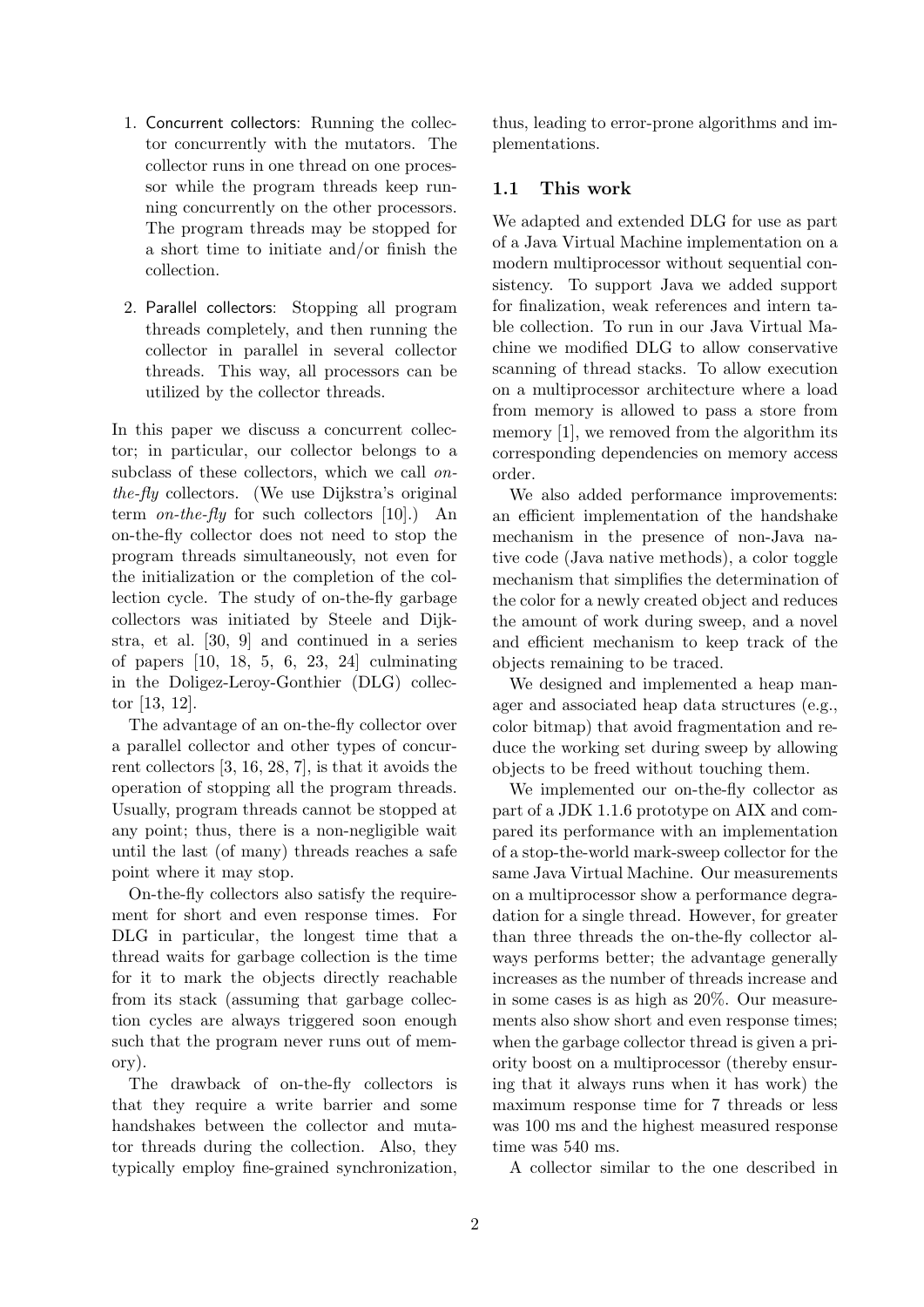this paper is part of the production JVM on OS/400 and S/390.

In a related paper[14, 15], we show how to incorporate generations into our on-the-fly collector and compare the performance of the collector with generations to the collector described in this paper.

### 1.2 Organization

We start with a review of the DLG algorithm in Section 2. We continue with a description of the adaptations for the memory coherency model of the underlying hardware and conservative garbage collection, and the additions to support Java in Section 3. We describe our performance improvements in Section 4 and our heap manager in Section 5. We present pseudo-code for our collector in Section 6. We discuss our performance measurements in Section 7. Finally we conclude and present ideas for future improvements in Section 8.

# 2 Overview of DLG

The Doligez-Leroy-Gonthier algorithm [13, 12] extends the idea for on-the-fly mark-sweep collection presented by Dijkstra [9] to multiple mutators. In the DLG algorithm, the collector moves through three different phases or statuses (sync1, sync2, async) during the GC cycle. The transition from stage to stage can only occur once all the mutators have acknowledged that they are aware of the current collector stage through a handshake mechanism. Mutators require a write barrier for object update and coordination with the collector during object creation. The specific action to be carried out during the update or create is determined by the phase of the collector.

Originally introduced by the Dijkstra [9], a color abstraction is used to indicate the state of an object with respect to collection. Colors are assigned to objects or memory locations as follows:

Blue: Memory which is unallocated.

White: Memory which has not been scanned by the collector during the current GC cycle. Memory left white after the collector has completed tracing is garbage.

Gray: Objects marked by the collector, but whose children may have not been marked. Black: Objects marked by the collector, whose direct children have also been marked.

Each of the mutator threads and the collector thread have its own status variable. At the start of the GC cycle, the collector sets its status to sync1. A mutator acknowledges this change in the collector's status by changing its own status to sync1. This is called a handshake. A mutator may not handshake while it is updating an object slot or creating an object.

During sync1, mutators create objects white. When a slot containing a pointer to an object is updated, the write barrier shades gray both the object referenced by the old value and the object referenced by the new value.

After all mutators have moved into sync1, the collector moves to sync2 and requires the mutators to handshake. The write barrier action and the color chosen for object creation during sync2 remain the same as for sync1; sync2 acts as a tripwire to guarantee that all memory transactions that started before all mutators transitioned to *sync1* have completed.

Once all threads are in sync2, the collector moves to *async*. The trace and sweep occur during *async*. The collector remains in *async* until it begins the next collection cycle.

As each mutator responds to *async*, it marks its roots for the collector to trace. Once a mutator has marked its local roots, it is only required to gray the object referenced by the old value on update. This graying of the old reference by the write barrier continues until the collector completes the trace.

At the beginning of async a mutator also begins to color its newly created objects black. This continues until sweep. During sweep the location of the collector's sweep pointer determines the color for newly created objects: an object is created white if it is created in memory which has already been swept, black if not yet swept, and gray if it is created at the point where the collector is sweeping. Starting with the completion of sweep all objects are created white.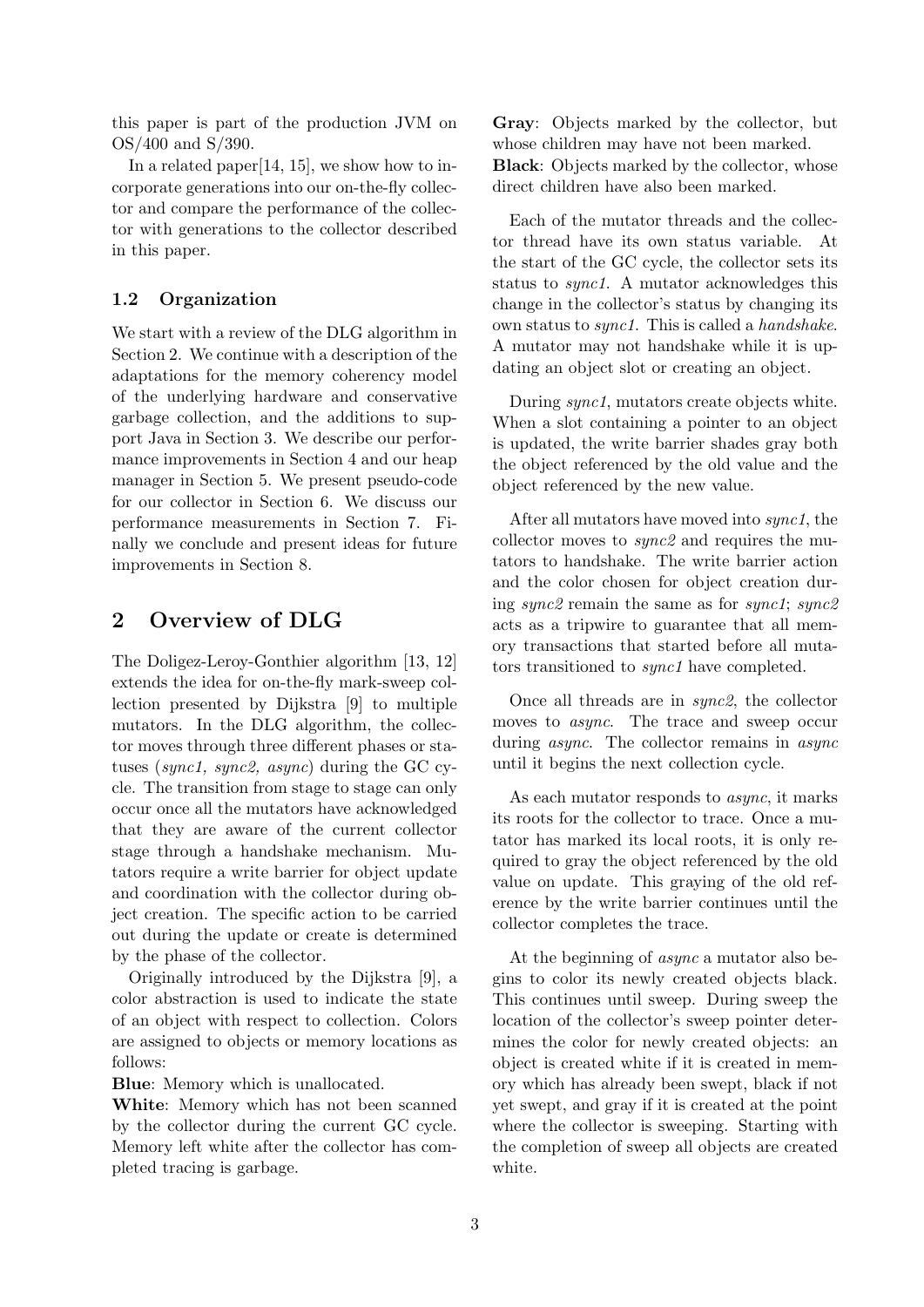# 3 Required adaptations of DLG

Implementing the Doligez-Leroy-Gonthier algorithm in a JVM required adaptations to support the memory coherency model of the underlying hardware, the Java language, and conservative garbage collection.

### 3.1 Memory coherency

Explicit synchronization is avoided in several places in the DLG algorithm by assuming that order in which load and store operations appear in the algorithm is the order in which they are actually executed. These assumptions hold for multiprocessors, which support sequential consistency [25, 1]. Many modern multiprocessors, however, use memory consistency models that permit the reordering of memory accesses by the CPU in order to enable hardware performance optimizations such as write buffers. On such machines, the use of explicit system dependent synchronization operations, often called fences, is required in order to guarantee the correct order of execution. These are expensive operations, and in many cases, would severely degrade performance.

The platforms on which our on-the-fly collector has been implemented (e.g., OS/400 and S/390) allow load operations to pass store operations. We needed to modify the DLG algorithm to remove these store-load dependencies so as to avoid the need for costly fence operations.

We found two store-load dependencies in the algorithm: in object creation and in keeping track of the objects to be traced. In both cases we found a performance improvement, which replaced the part of the code with the dependency. We describe the first one here and the second one in Section 4.3, where we also describe the multiple mark buffer mechanism that avoids it.

DLG employs an ingenious mechanism for avoiding explicit synchronization between a mutator, when it chooses a color for a newly created object, and the sweep phase of GC. When the mutator creates an object, it colors it black. Then it reads the value of a global sweep pointer. If the address of the object is less than the sweep pointer (sweep always occurs in address order starting at the low addresses), it recolors the object white; if the address is equal, it recolors the object gray. Unfortunately, the correctness of this mechanism depends on the store of the black color preceding the load of the sweep pointer. If the order were to be reversed, the object could stay black and its children could be collected during the next collection cycle. Our color toggle, presented in Section 4.1, also solves the memory coherence problem for object creation.

There are architectures that employ weaker forms of memory coherency, where any pair of memory accesses can be exchanged (assuming no data dependency) [1]. In order to run the on-the-fly collector on these architectures, the load-load, load-store, and store-store dependencies would also have to be removed from the algorithm. This is an item for future work.

### 3.2 Java language

To support features of the Java language we added support for finalization, weak references and intern table to the on-the-fly collector.

#### 3.2.1 Finalization

In Java, an implementer of a class may define a finalize method. According to the semantics of the language, the JVM must invoke the object's finalize method before reusing the object's memory for another object [17, 27]. The on-the-fly collector can use the same strategy as a stop-the-world collector for dealing with finalization – determine the objects that are ready for finalization during a garbage collection cycle and queue them for later processing by a separate finalizer thread. This requires the addition of a finalize-trace phase after the trace of the live objects has been completed. The interesting point with respect to the on-the-fly collector is that the write barrier does not need to be active during this phase as the mutators will not be able to access the objects being traced.

The head of the list of the objects waiting for finalization is a global root. Updates to the head of the list by the finalizer thread need to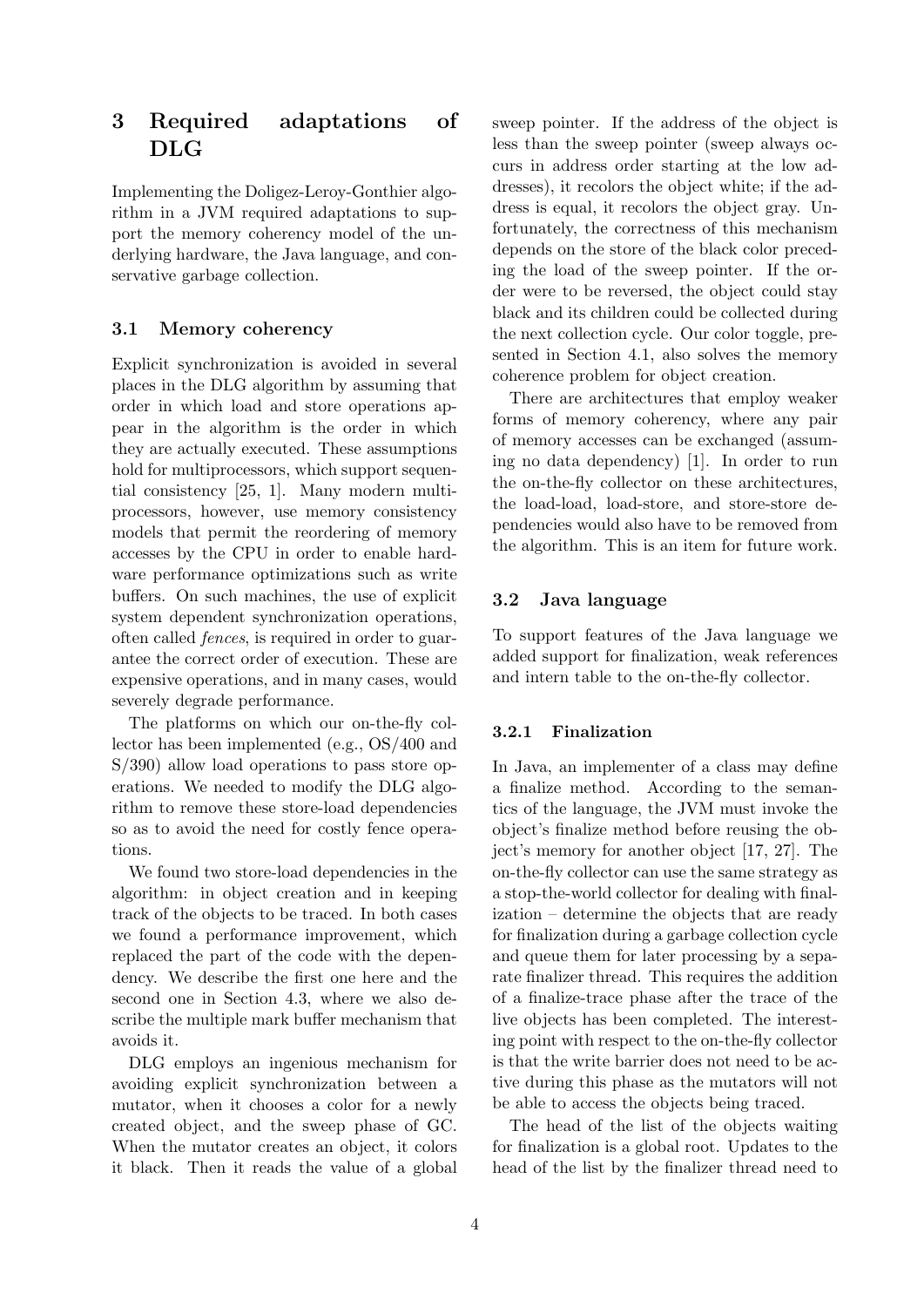be done with the write barrier just like updates to objects and to any other global root.

### 3.2.2 Weak references

A weak reference is a reference that does not keep an object from being collected [19]. In Java, a weak reference is encapsulated by a special reference object. In JDK 1.1 there was a single type of reference object, sun.misc.ref [32]. In Java 2, there are three types of reference objects, soft, weak and phantom and associated degrees of reachability [31]. Finalization for Java 2 is also implemented using a special final reference object. These objects can also have associated Reference Queues, where the object is enqueued when the appropriate change to its reachability occurs. We refer the reader to the specification of Reference Objects for more information [31]. We limit our discussion to basic weak references without queues; extensions to support the other reference object types and queues are straight-forward.

A weak reference encapsulates a reference to another object called the referent. A weak reference object has two methods of interest: (1) a constructor, which takes an object as a parameter and creates a new weak reference object with the parameter as its referent, and (2) a get method, which returns a normal strong reference to the referent. An object is strongly reachable as long as it is reachable through a chain of strong references from a root. An object is weakly reachable, when it is no longer strongly reachable, but is reachable through a weak reference. The garbage collector clears a weak reference when it determines that its referent is weakly reachable; if the referent object has a finalize method, it is also becomes eligible for finalization. Accordingly, the clearing of weak references by the collector occurs between the completion of trace and the start of finalize-trace.

Read barrier A mutator using the get method interferes with the trace of the garbage collector. It creates a strong pointer to an object that may be collected otherwise. In particular, if the roots were already marked and the object becomes reachable directly from the roots, then the trace of the collection may not shade it, and the sweep may collect it. Thus, we add a read barrier so that during the trace and until the weak references are processed by the collector, any get of a weak reference object shades the referent. After the collector completes its handling of the reference objects, it is guaranteed that all referents are shaded or the reference objects do not point to them anymore (the pointers were cleared), thus, the read barrier may return without any action.

Our read barrier requires a simple mutual exclusion lock, which we call the refProcessingLock, to prevent it from turning a weakly reachable object into a strongly reachable object while the collector processes the weak references. We might enable more concurrency if we were to use a share/exclusive lock instead, e.g., a mutator thread locks it in shared mode when it enters the read barrier (so that many mutator threads can enter the read barrier at once), and the collector locks it exclusive when it processes the weak references. Since the lock is held for a very short time by a mutator thread, we chose to use a simple mutual exclusion lock.

We would like to avoid locking by the read barrier as much as possible so that the read barrier does not reduce the level of concurrency. We observe that a mutator has to shade the referent in the following case: The mutator has marked its roots (i.e., its local collection status is async), the collector has not yet completed processing the weak reference objects, and the referent is white.

Accordingly, we avoid locking by the read barrier by checking the color of the referent object, the stage of the collector, and the collection status of the mutator thread. We need to lock only if the referent is white and the collector has started a collection cycle, but has not yet finished processing the weak references. If the referent is already shaded (gray or black), or the collector has completed its processing of weak references (e.g., it could be sweeping or resting between cycles) no locking is required.

Finally, we would like to discuss handshake/cooperate during the execution of the get method. We assume that no handshake/cooperate can occur during the execution by a mutator of a "get" method on a weak reference unless the mutator is waiting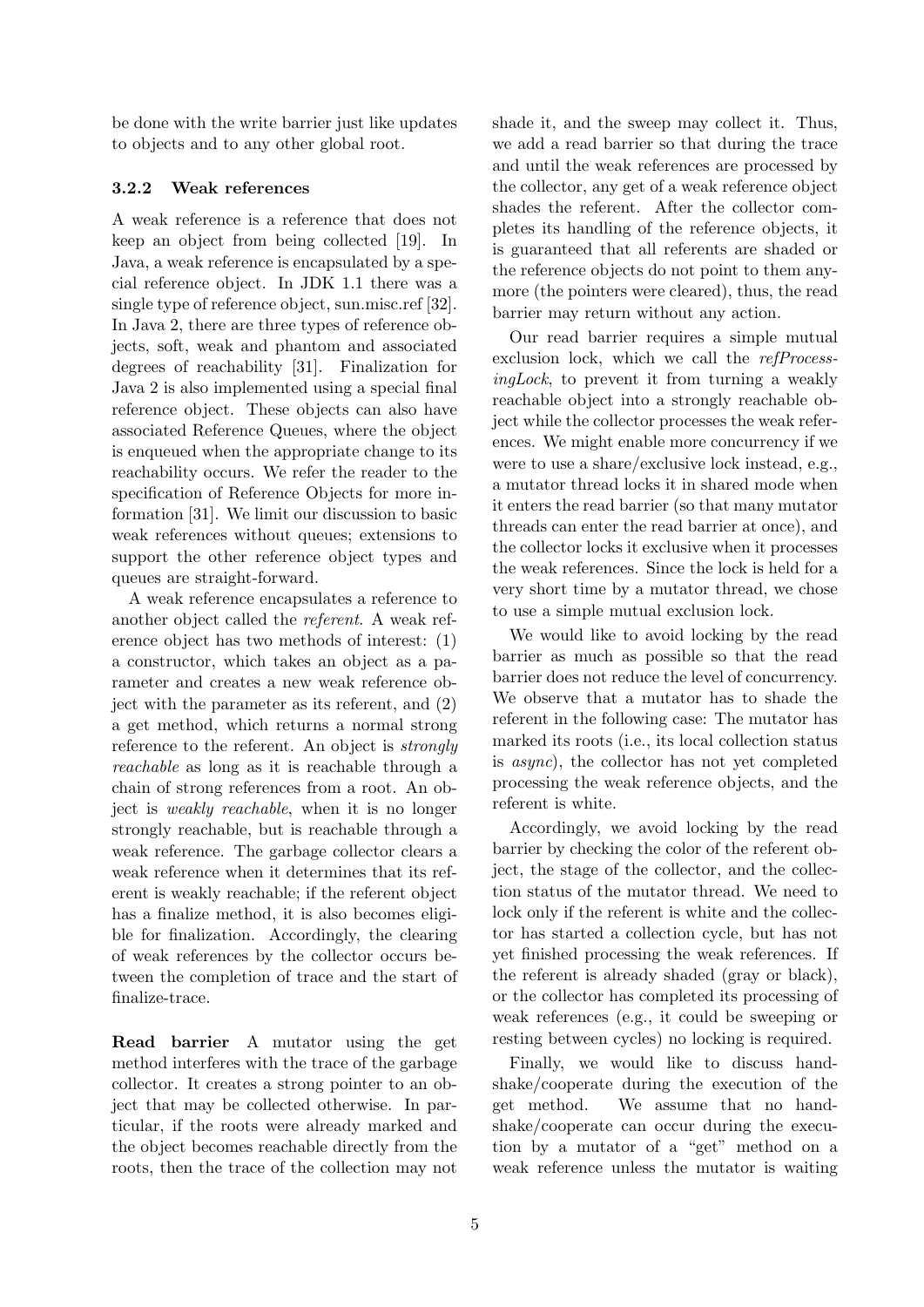to obtain the reference processing lock. If a handshake/cooperate could occur, the collector could start a new collection cycle (e.g., enter a stage during which graying of the referent is required) after the read barrier check already determined that no graying is necessary. The result could be that the graying of a referent would be missed; thus, leading to a dangling reference.

We show the code for the get() routine in Figure 4.

Processing the weak reference objects During trace the collector links together the weak reference objects that are reachable from the roots, but does not trace through the referents. When the trace is complete, the collector processes the list of weak reference objects as described below.

First, the collector acquires the refProcessingLock in exclusive mode. This will stop mutators from accessing a reference object whose referent is still white. Thus, from this point on in the cycle, the mutators do not change the reachability of an object. They can only touch strongly reachable objects.

Immediately after acquiring the lock, we check that the trace is complete again. This is required because a mutator thread might have just finished a get method, so that the object is colored gray, but not all of its children are shaded.

Next, we make a pass over the list of weak reference objects and clear the ones whose referents are white. After the pass is complete we have the following property: each weak reference object either points to a black object or its pointer is cleared. Since from this point on it is not possible that the get method could access a white object, we can release the weak reference lock and let the mutators use the weak references with no delay.

We show the code for processing weak references in Figure 4.

### 3.2.3 Intern table collection

The java.lang.String class provides a method for interning of Java strings. If the intern method is invoked on a string, whose value is equal to an already existing string in the pool of interned strings, the string from the pool will be returned. Otherwise, the string will be added to the pool and a reference to it returned.

To accomodate long-running server applications, we would like to allow garbage collection of the pool. This requires coordination between intern and the collector. It is accomplished by using a read barrier similar to the one for weak references, both for the creation of new entries in the intern pool, and for retrieval of existing strings from the pool. The collector removes white strings from the intern table just before sweep.

## 3.3 Accomodating conservative stack scanning

We had to modify DLG to accomodate conservative stack scanning. This forced us to give up an optimization for the fill operation. We provide details below.

The DLG algorithm differentiates between two type of store operations, the fill operation, which stores a value in a new heap object that is private to a thread, and the update operation, which stores a value in an existing heap object, which may also be referenced by more than one thread. Fill operations do not require use of the write barrier.

The JVM used as a basis for our collector is conservative with respect to the roots, i.e., there is no way to determine if a value in a register or on a stack is a pointer or an integer value which looks like a pointer. This requires that any root value which looks like a pointer must be traced. One side effect of this is that by tracing an arbitrary value on one thread's stack, the collector may get access to an object on another thread's stack while the object is being filled. This could lead to the following scenario:

An object, O, is created white by thread A during sync2. Before it can be initialized by the fill operation, thread A is delayed, e.g., by a context switch. Thread B starts scanning its stack as part of its transition to async, and encounters an arbitrary value, which it conservatively interprets as a pointer to O. Thread B marks O, sees that it does not have any descendants, and colors it black. Thread A then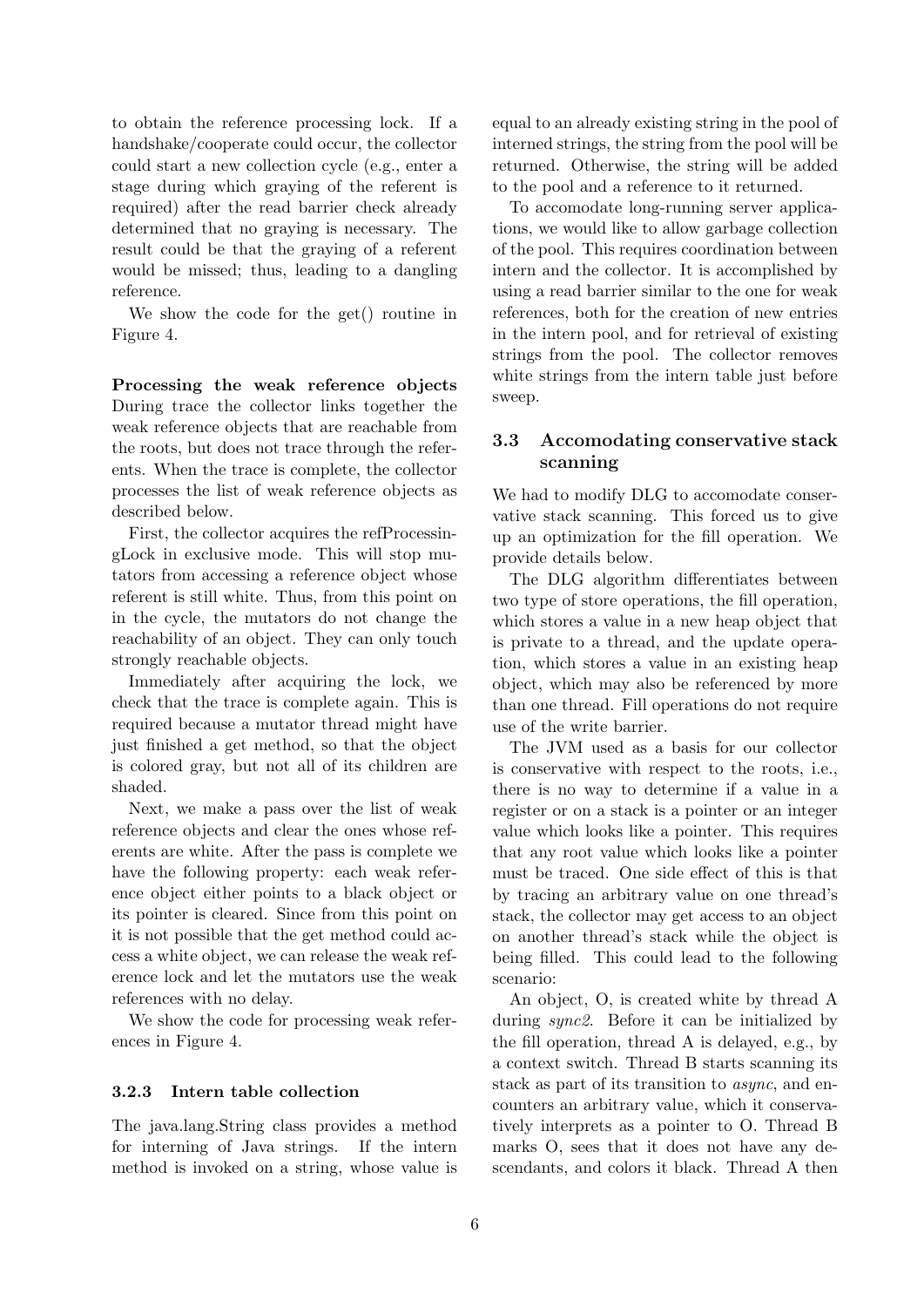resumes, and completes the fill operation by setting a field in O to point to another white object, O', referenced from A's stack. Thread A then pops O' from its stack, leaving the only reference to O' from a black object, O. This will cause O' to be incorrectly collected by the collector.

The fill operation must therefore be done with the same write barrier as for normal object updates. Indentifying opportunities to exploit fill in Java programs is difficult in any case, so this is not a severe drawback.

# 4 Performance improvements

We added several performance improvements to the algorithm, a color toggle to reduce the cost of sweep and object creation, and multiple mark buffers to keep track of the objects remaining to be traced efficiently. We also chose to implement the handshake mechanism in a way that avoids most of the cost for polling.

## 4.1 Color toggle

According to the basic mark-sweep algorithm, the color of all black (marked) objects must be reset to white (clear) in preparation for the next GC cycle. We introduce a color toggle similar to previous work [24, 20, 8, 4, 21]. Instead of changing the color for each black object, the color toggle simply changes the interpretation of the colors. There are three main advantages to this modification. First, it reduces the amount of work that the collector must do, since the collector no longer is required to reset black items to white in sweep. Second, it simplifies and speeds up object creation by removing the checks for the location of the sweep pointer. Third, it removes the the store-load dependency in object creation discussed in Section 3.1.

In place of white and black, we employ a clear color and a mark color respectively. We exchange (toggle) the meaning of the bit patterns used for the clear and mark colors at the start of the collection cycle.

We also introduce an allocation color variable per program thread. A thread assigns its newly created objects its allocation color, regardless of the collector stage or the location of the sweep pointer. A thread's allocation color changes from the clear color to the mark color during its transition to async.

Trace colors live objects in the mark color. At entry to sweep, live objects are mark color and garbage objects are clear color. Sweep collects the clear colored objects and recolors them blue. The objects colored mark color automatically become clear color at the start of the next collection cycle when the meanings of clear color and mark color are toggled.

Notice that this transformation preserves the original algorithm. In the orignal algorithm, black objects are set to white by sweep, and then white remains the color for allocations until a thread enters async again during the next cycle. Here objects colored mark color are cleared automatically at the start of the next cycle, and a thread starts coloring new objects with the mark color when it enters *async*.

We show the code for the color toggle for the mutator routines (create and cooperate) in Figure 1 and for the collector (clear and sweep) in Figure 2.

## 4.2 Cooperate mechanism

In order for the collector to progress from one stage to another, all the mutators must handshake with the collector, changing their status to that of the collector. To ensure progress, the mutators must check if their cooperation is required on a regular basis. Typically this is done by polling on method invocation and backward branches [11]. The overhead for polling code may be expensive for short loops and short methods [2].

Also, if a thread is in a blocking system call or executing a native method, it may not cooperate in a timely fashion. One solution is to encapsulate these code sections such that the collector can perform the cooperation for the mutator. DLG refer to this as the mutator delegating to the collector [13, 12]. This is relatively straightforward for  $sync1$  and  $sync2$ . just requiring changing the mutator's status. However, async is more complicated. In order to carry out the delegated mutator's role for the transition to async, the collector has to mark the thread's roots, and guarantee no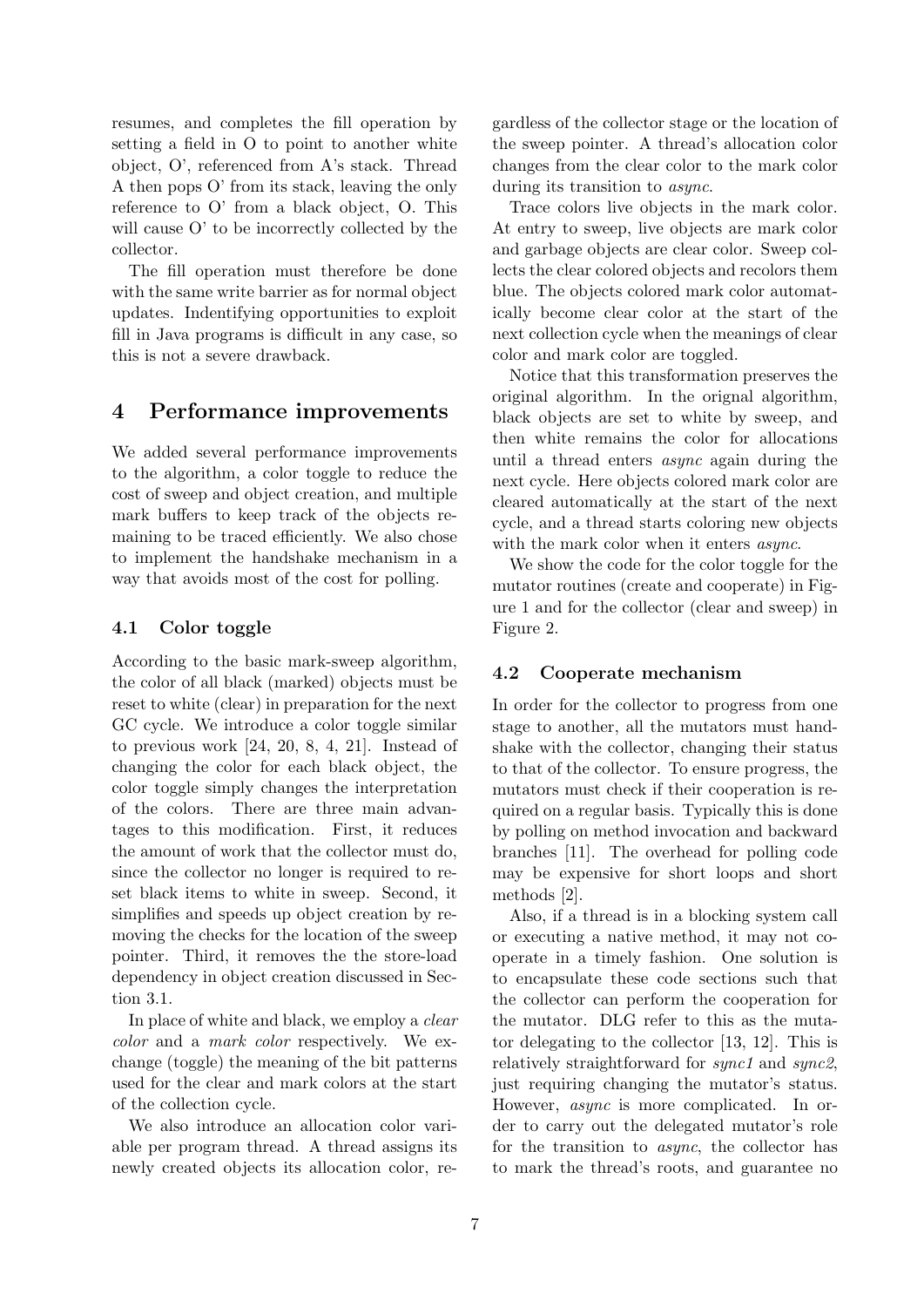new roots are created (and hence potentially skipped over), during the marking. This requires the mutator to save its roots at the start of delegation, and to check that the collector is not executing the handshake on its part before leaving the delegation. This overhead for delegation can also have a serious impact on performance if it is used frequently on short-running sections of code.

An alternative to delegation is to stop, one at a time, each thread that has not cooperated within a certain amount of time. The collector first checks that the stopped thread is not executing object creation, the write barrier or the read barrier for weak references; then it carries out the handshake on behalf of the stopped thread. If the thread is executing in one of these critical sections, the collector restarts the thread and then stops it again, repeating until it can carry out the handshake or the thread has cooperated on its own. Atomicity of these critical sections is ensured by a per thread cantcooperate flag, which is set before entering one of these code sections and reset upon exiting. On platforms that do not support efficient thread stopping, signals and a signal handler, which forces the handshake, can be employed instead.

In the actual implementation of our code, we have used a combination of the mechanisms discussed above. Mutator threads poll when they do an expensive allocation, e.g., when an allocation bin needs to be refilled or when allocating a large object (see Section 5). The cost for polling is small compared to the cost of the allocation. We use delegation selectively on functions that are assumed to be long-running (e.g., obtaining a monitor lock). We use signalling as a last resort mechanism.

#### 4.3 Multiple mark buffers

As was shown in Dijkstra's original article, tracing must be carried out until no more gray objects are detected in the heap. This requires repeated scans of the heap, or a data structure that is proportional to the size of the heap, e.g., if a separate color bitmap is used (see Section 5). These repeated scans are expensive. Kung and Song [23] use a double-ended queue to avoid scans, but this solution requires synchronization on inserting objects in the queue when more than one mutator is active.

DLG employs a scan pointer, a dirty flag and a collector mark stack in order to reduce the number of scans [13, 12]. The trace stage of the collector scans the objects in address order to find gray objects, updating the scan pointer as the scan progresses. The collector employs the mark stack to keep track of the children of gray objects that need tracing, emptying the mark stack each time before it continues the scan. The collector sets the dirty flag if its stack overflows. When a mutator executes the write barrier, it also sets the dirty flag if the address of the object it colors gray is less than the scan pointer. Trace repeatedly scans the objects until it completes a scan and the dirty flag is not set. (Notice that the DLG solution requires that the store of the gray color complete before the load of the scan pointer; thus, it suffers from the store-load memory coherence problem mentioned in Section 3.1.)

We have designed and implemented a solution which both eliminates repeated scans of the heap and eliminates, for all practical purposes, the need for synchronization to keep track of the gray objects remaining to be traced. In our solution, each mutator thread is assigned a dedicated mark buffer from a pool of mark buffers. The collector thread has a mark stack.

Each mark buffer has a header with the following fields:

- *lastWrite*: The last position in the buffer which was written by the buffer owner. Only the buffer owner may update it.
- *lastRead*: The last position in the buffer scanned by the collector. Only the collector may update it.

To simplify the presentation we assume here that a single mark buffer is associated with a mutator thread over its lifetime and that it never runs out of space. (In our implementation we keep the mark buffers in a linked list, use an indicator in each buffer to show whether it is in use, and use low cost compare-and-swap synchronization to obtain a new mark buffer for a thread when its previous buffer fills.)

Insertions to a mark buffer are done without synchronization. Upon insertion, the mutator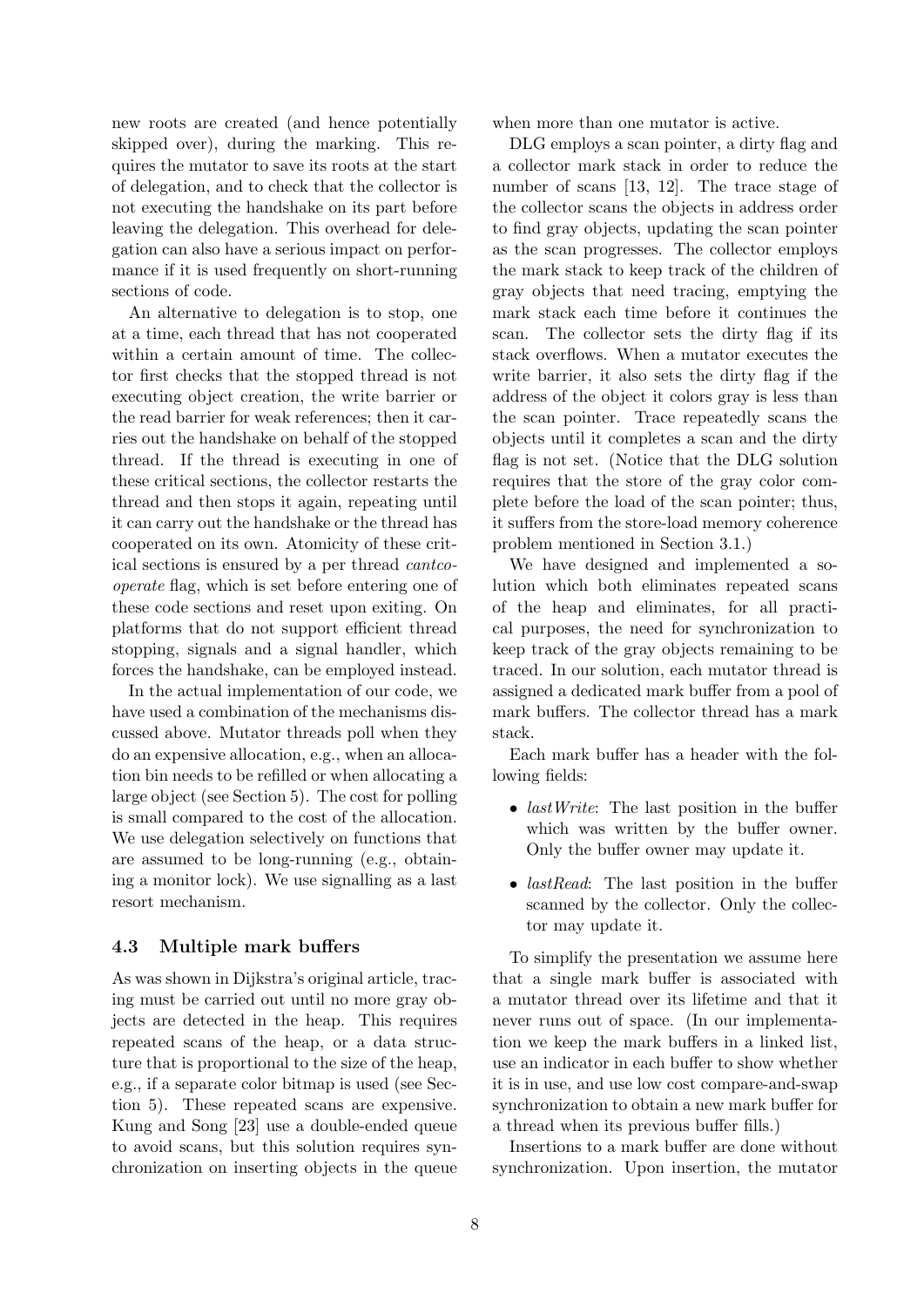updates the lastWrite field associated with its mark buffer. The collector, upon scanning a mark buffer, will read from the *lastRead* element to the lastWrite element, inserting each "popped" element in its mark stack, and updating the lastRead field. Tracing is complete when the collector has emptied its mark stack, and made a complete pass through the pool of mark buffers finding that for each buffer *las*tRead is equal to lastWrite. The cost of this pass is dependent on the number of threads (mark buffers), rather than the number of objects as in previous solutions.

We show the code for multiple mark buffers in the collector routines of Figure 3.

## 5 Heap management

Our heap manager uses a scheme similar to that of Boehm et. al. [7]. It differentiates between small, medium and large objects, using a different allocation scheme for each. Allocation of small objects in Java is a frequent operation, and therefore we designed small object allocation for efficiency. Large object allocation is less frequent, and also slower due to required object initialization.

We divide memory into blocks (in our implementation we choose the block size to be the same as the page size). An object is large if its size is greater than half a block. Large object allocations are done in block increments, i.e., large objects are rounded up in size to full block increments.

Small objects are up to 128 bytes and medium objects are between small and large. Small and medium object allocation is done from bins of pre-sized chunks. Each thread has a private vector of small object bins for allocation without synchronization, whereas a global vector of bins of medium objects is shared by all mutators.

Ranges of free memory blocks are held in a binary tree sorted first by size and then by address. When a request for a large object is received, the block manager will select a range of free blocks on a best-fit basis. If there is more than one fit, it selects the one starting at the lowest address. If this range is larger than the requested large object (remembering that large objects are allocated on block boundaries), then it will be split to return an object of the requested size, and a remainder. The remainder will be reinserted into the binary tree. Initially the block tree consists of just a single node of contiguous heap.

We also maintain a color bitmap vector, four bits for every eight bytes of heap memory. Sweep scans this vector without touching the objects. During sweep, if the collector frees an entire block, the block is returned to binary tree, and coalesced with an existing, contiguous range of blocks, if possible. If some but not all objects in the block were freed, then the collector will put the block in a list of partially filled blocks, based on the size of its chunks. Note that queuing partially filled blocks instead of immediately chaining freed chunks into the corresponding allocation bin has two advantages. This solution avoids touching, and potentially incurring a page fault, memory which might never be accessed. In addition for small objects, it saves potential fragmentation by having mutators chain chunks on an as-needed basis, rather than arbitrarily push a chain into a thread's dedicated small object vector.

When a small object bin empties, the collector will attempt to refill the bin by taking a block from the partially filled block bin and linking its available chunks into the allocating bin. If no partially filled block of the correct size exists, the block manager will take a block from the binary tree, chop it into chunks of the corresponding size, and chain the chunks into the allocating bin.

We could readily employ additional techniques for reducing fragmentation and working set size, e.g., by splitting free chunks [26] and by exchanging single free blocks in the middle of the heap for contiguous free blocks at the end of the heap [29].

# 6 Algorithm details

In this section we provide pseudo-code for our on-the-fly algorithm, including many of the adaptations and performance improvements discussed in earlier sections.

Our presentation of the algorithm is based on that of DLG [13, 12]. One difference with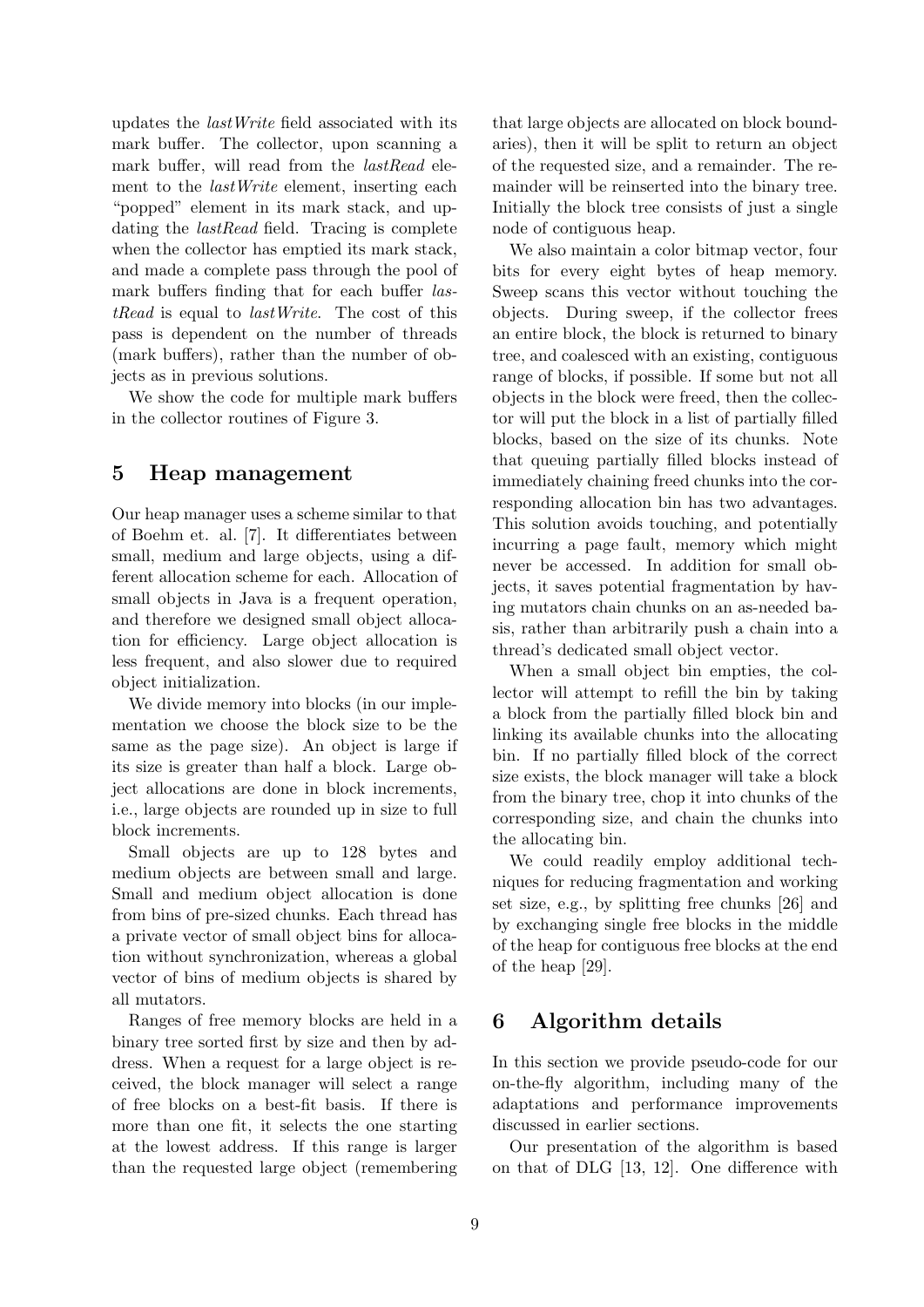| Update(x,i,y):                           |
|------------------------------------------|
| If $(status_m \neq async)$ then          |
| MarkGray(heap[x,i])                      |
| MarkGray(y)                              |
| else if $(stage = tracing)$ then         |
| MarkGray(heap[x,i])                      |
| heap $ x, i  \leftarrow y$               |
| Create:                                  |
| Pick $x \in free$ .                      |
| $color[x] \leftarrow allocationColor_m$  |
| Return $x$                               |
| Cooperate:                               |
| If $(status_m \neq status_c)$ then       |
| If $(status_m = sync2)$ then             |
| For each $x \in roots$ :                 |
| MarkGray(x)                              |
| $allocationColor_m \leftarrow markColor$ |
| $status_m \leftarrow status_c$           |

Figure 1: The mutator routines

DLG is that we separate the handshake into two parts, postHandshake and waitHandshake, instead of using a second collector thread. Another difference is that we introduce a global stage variable to keep track of the collector's progress with respect to the mark-sweep collection cycle. The values for stage are from the set clearormarking, tracing, refProcessing, sweeping, and resting. An ordering is defined on these values such that clear-or-marking is the lowest in the ordering and resting is the highest.

Figure 1 shows the mutator routines, which are influenced by the collector: the write barrier (update routine), object creation (create routine), and the cooperate routine, which the mutator must call regularly. In the code the notation  $heap[x, i]$  denotes slot *i* of the object at address x.

Figure 2 shows the overall collection cycle. weakRefsList is a list of the weak reference objects encountered during trace. The clear operation empties it and the add operation inserts an element in it.

Figure 3 shows the routines called by the collector.  $markbuffer[m]$  is the mark buffer belonging to mutator thread m;  $lastWrite[m]$  and  $lastRead[m]$  hold the lastWrite and lastRead

| clear: $stage \leftarrow clearormark$       |
|---------------------------------------------|
| exchange values of markColor                |
| and clearColor                              |
| weak RefsList.clear()                       |
| Handshake(sync1)                            |
| mark: Handshake( $sync2$ )                  |
| $\text{allocationColor} = \text{markColor}$ |
| $stage \leftarrow tracing$                  |
| postHandshake(async)                        |
| mark global roots                           |
| waitHandshake                               |
| trace: CollectorTrace()                     |
| $stage \leftarrow refProcessing$            |
| processRefs()                               |
| $stage \leftarrow sweeping$                 |
| sweep : For each object $x$ in the heap:    |
| if $(color(x) = clearColor)$                |
| $free \leftarrow free \cup x$               |
| $color(x) \leftarrow blue$                  |
| $stage \leftarrow resting$                  |
|                                             |

Figure 2: The collection cycle

values associated with it. markstack is the collector's mark stack.

Figure 4 shows the read barrier for weak references and the collector code to process weak references.

# 7 Experimental results

Our goal is to compare our on-the-fly collector with a stop-the-world mark-sweep collector, to check the response time for on-the-fly collection, and to measure the benefits of our performance improvements. Both collectors were implemented on a JDK 1.1.6 prototype that included a JIT. The stop-the-world collector is the collector that was provided at that time for AIX. The on-the-fly collector employed the improvements and adaptations described in the earlier sections with the exception of the color toggle.

Except where noted the machine used was a 4-CPU 200 MHz PowerPC 640e with 256 MB of main memory running AIX 4.2.1. The measurements reported are based on 10 repeated trials for each data point, averaged. All runs were done on a dedicated machine. Except where noted, all runs were done with the initial heap size set equal to the maximum heap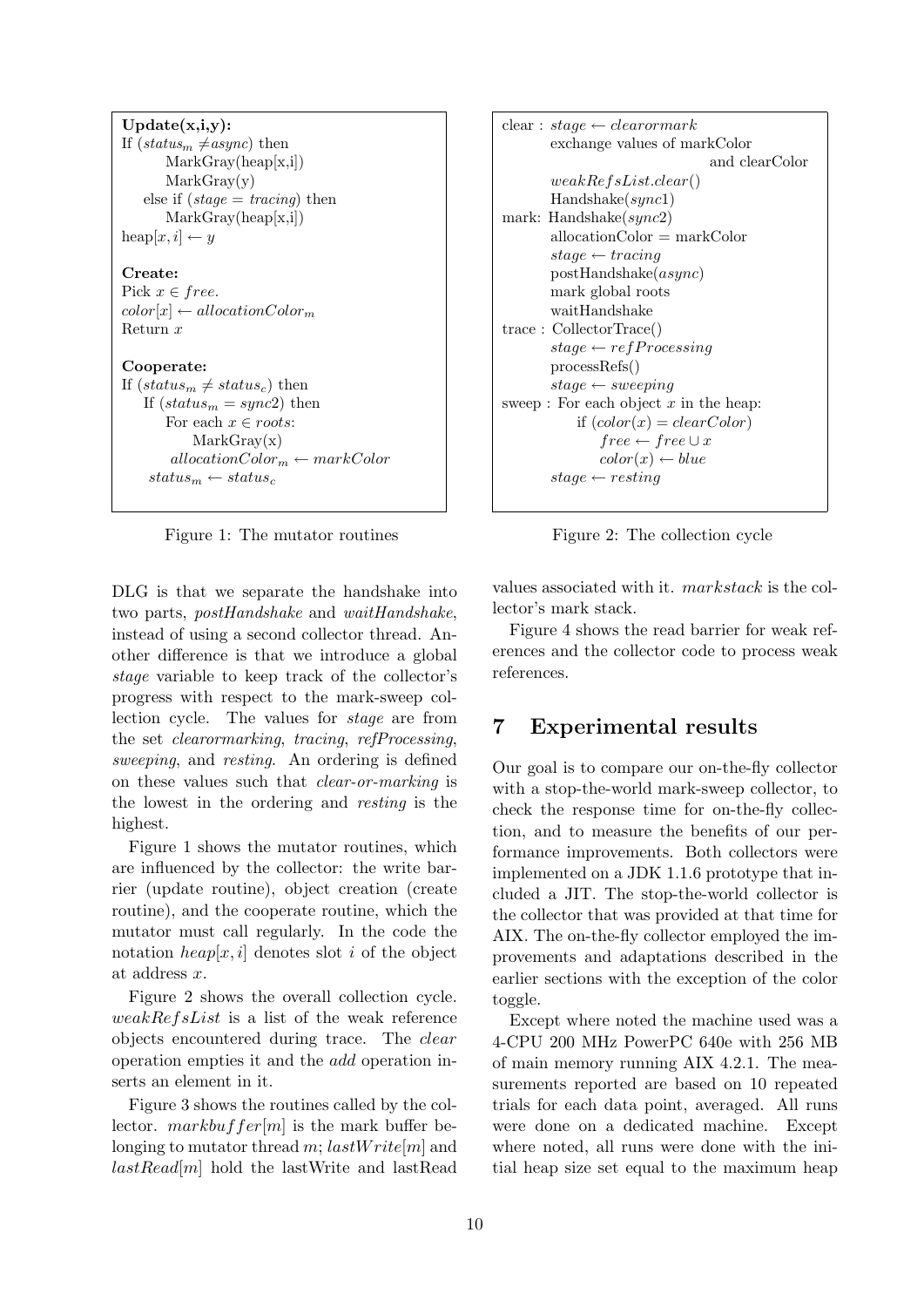MarkGray(x):

if  $(color(x) = clearColor)$  then  $markbuffer[m][lastwrite[m]] \leftarrow x$  $lastwrite[m] \leftarrow lastwrite[m] + 1$ 

#### CollectorTrace:

 $clean \leftarrow FALSE$ while  $(l(clean))$  $clean \leftarrow TRUE$ For each  $m \in mutators$ while  $(lastread[m] < lastwrite[m])$  $clean \leftarrow FALSE$  $lastread[m] \leftarrow lastread[m] + 1$  $\text{markBlack}(markbuffer[m][lastread[m]])$ EmptyCollectorStack()

### MarkBlack(x):

If  $(color(x) \neq markColor)$  then If  $(weakReference(x))$  then  $weakRefsList.add(x)$ For each pointer  $i \in x$  except x.referent do:  $CollectorMarkGray(i)$  $color(x) \leftarrow markColor$ else For each pointer  $i \in x$  do:  $CollectorMarkGray(i)$ 

 $color(x) \leftarrow markColor$ 

## CollectorMarkGray(x):

if  $\text{color}(x) = clearColor$  $markstack.push(x)$ 

### EmptyCollectorStack:

while  $(!markstack.empty()$ markBlack(markstack.pop())

### Handshake:

postHandshake(s) waitHandshake

postHandshake(s):  $status_c \leftarrow s$ 

waitHandshake: For each  $m \in mutators$ wait for  $status_m = status_c$ 



## $get(r):$

 $x \leftarrow r.$ referent If  $(x \neq \text{null}$  and  $color(x) = clearColor$  and stage  $\leq r$ ef Processing) then Lock( $refProcessingLock$ )  $x \leftarrow r.\text{referent}$ If  $(x \neq \text{null}$  and  $color(x) = clearColor$  and stage  $\leq r$ ef Processing) then  $MarkGray(x)$ Unlock( $refProcessingLock$ ) else if  $(x \neq \text{null})$  then  $x \leftarrow r.referent$ return  $x$ 

#### processRefs():

Lock( $refProcessingLock$ ) CollectorTrace() For each weakRef  $r$  in  $weakRefsList$  do:  $x \leftarrow r.\mathit{referent}$ If  $(x \neq \text{null}$  and  $color(x) = clearColor)$  then  $r.referent \leftarrow null$ Unlock( $refProcessingLock$ )

### Figure 4: Weak reference read barrier and processing code

size. There were no effects due to paging.

## 7.1 The benchmark

We used the Portable Business Object Benchmark (pBOB) for our performance comparisons. pBOB is a kernel of business logic, wrapped in a (self contained) driver that simulates a multithreaded application server environment. pBOB is not a Transaction Processing Council (TM) benchmark, but was inspired by the TPC-C benchmark specification. pBOB is self contained and only depends on the Java Core APIs. pBOB is highly configurable, easy to use, and widely used within IBM for testing and benchmarking JVMs. Due to pBOB's recognised utility, pBOB has been submitted to SPEC for inclusion as a server side benchmark.

tpmBOB, pBOB transactions per minute, is a measure of throughput. Response time is reported by pBOB as the maximum time for a transaction to complete. Thus, it takes into account both the hiccup due to a stop-the-world collector and the slowdown due to an on-the-fly collector. The response times we report is the average of the maximum time reported over 10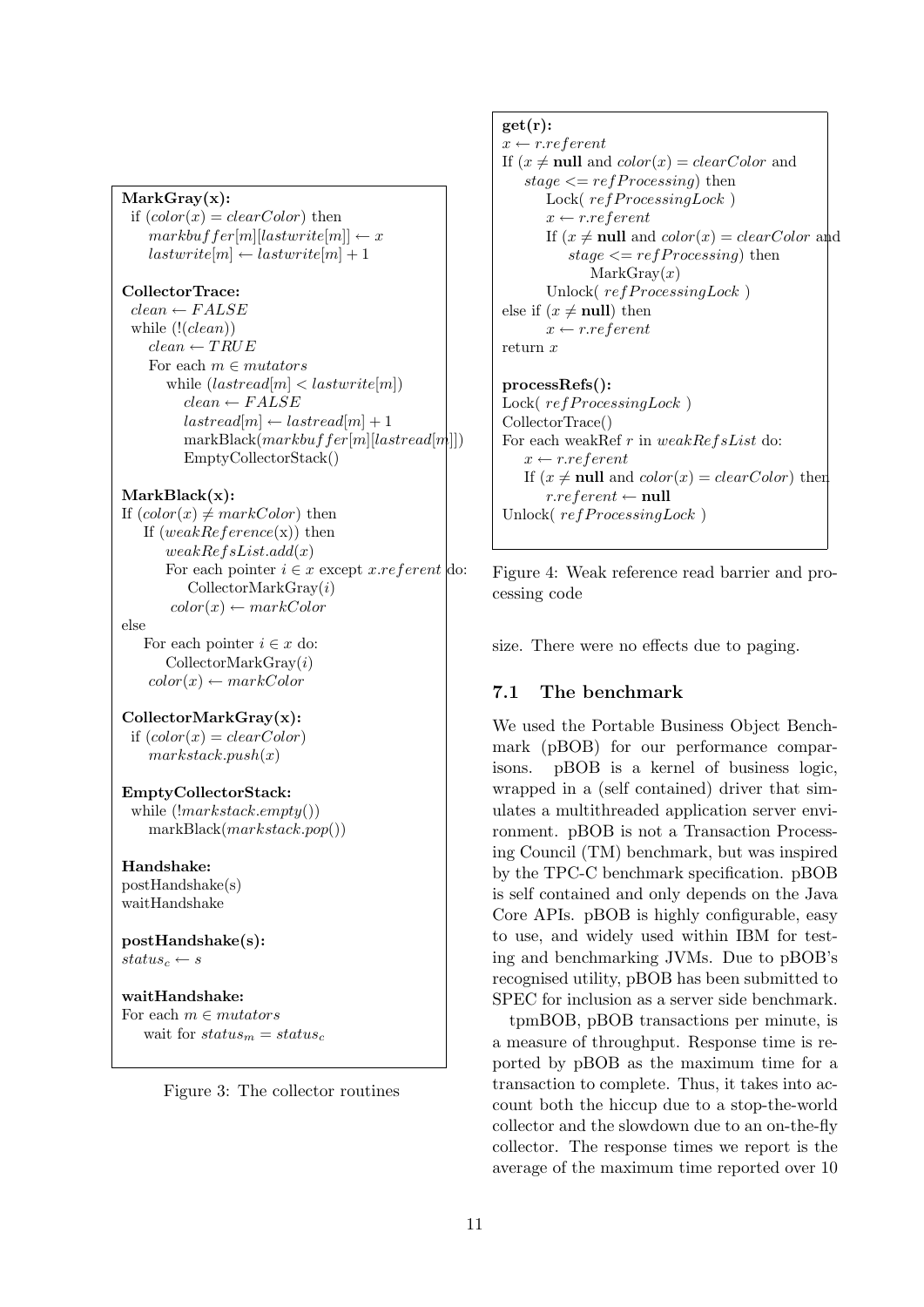runs.

Except where noted otherwise, we used the 1.2 beta version of the benchmark. We typically varied the number of threads from 1 to 20.

### 7.2 The results

In Figure 5 we compare the tpmBOB throughput for 64 MB and 128MB maximum heap sizes. From Figure 5 we can see that from 3 threads and above the on-the-fly GC improves the tpmBOB from 5% to 10%. The reason for the degradation in tpm with small number of threads is that we pay the cost for on-the-fly collection (the write barrier) without getting its benefit (the stop-the-world collector does little or no collection).

Due to its mechanism governing the triggering of a gc cycle, the on-the-fly collector prototype used for these experiments did not always take full advantage of the memory that it was afforded. The RSS row (resident set size) row provides a performance comparison when both collectors use the same amount of main memory during their runs. We measured the number of main memory pages used by the JVM running the on-the-fly collector for a particular number of threads using a 128 MB maximum heap size. Then we found the maximum heap size that would cause the JVM running the stopthe-world collector to use the same number of main memory pages. Then we measured the throughput for the stop-the-world collector at this heap size. When using the same amount of memory we see that from 3 threads and above the on-the-fly GC improves tpmBOB from 7% to 20%.

In Figure 6 we compare the response time for the GCs. In the figure "o-t-f" stands for "onthe-fly" and "s-t-w" for "stop-the-world". We see that the on-the-fly collector significantly improves the response time except for large numbers of threads. For large numbers of threads the collector thread competes with the mutator threads in order to run on a processor. To overcome this problem we built a version of the collector that increases the priority of the GC thread so that it is greater than the priority of the mutator threads. With this priority boost the collector always gets a processor if it has

| No. threads $\parallel$ |  | 10 | 20                                  |
|-------------------------|--|----|-------------------------------------|
| $64m$ heap              |  |    | $\parallel$ 0.7   2.4   1.75   1.05 |

Figure 8: % TPM improvement for multiple mark buffers

work to do. With the priority boost the response time of the on-the-fly collector is low and uniform even for large number of threads; it reaches a maximum of 0.54 seconds for 64 MB heaps and  $0.34$  seconds for 128 MB heaps.

In Figure 7 we compare the heap usage for the two collectors; in particular, the smallest heap in which pBOB completes without running out of memory. The on-the-fly collector requires more memory because it does not move objects to reduce fragmentation. For 20 threads it requires 21% more memory than stop-the-world.

In Figure 8 we compare the on-the-fly collector with and without the multiple mark buffers. Without multiple mark buffers, we used the DLG tracing scheme. The measurements were done on a 4-way 332 MHz PowerPC 604e with 512 MB main memory. The JIT was disabled. The maximum memory size was 64 MB and the initial memory size was 1 MB. The improvement measured was small, but notice that this is an overall application improvement and not just an improvement to GC time.

In Figure 9 we compare the on-the-fly collector with and without the color toggle. The measurements were done on a 4-way S/390 partition running a prototype version of JDK 1.1.6. The pBOB version was 1.0. Again the measured improvement was small; however, it is the overall application improvement.

# 8 Future directions

Even when using an on-the-fly GC algorithm, for a highly multithreaded program running on a multiprocessor with many processors, the garbage collector thread may be overwhelmed by mutators rapidly creating and discarding objects. Boosting the priority of the collector thread can help, but only up to a certain degree. If the collector is not able to clear garbage at the rate that it is being produced, then eventually the heap will become depleted; the garbage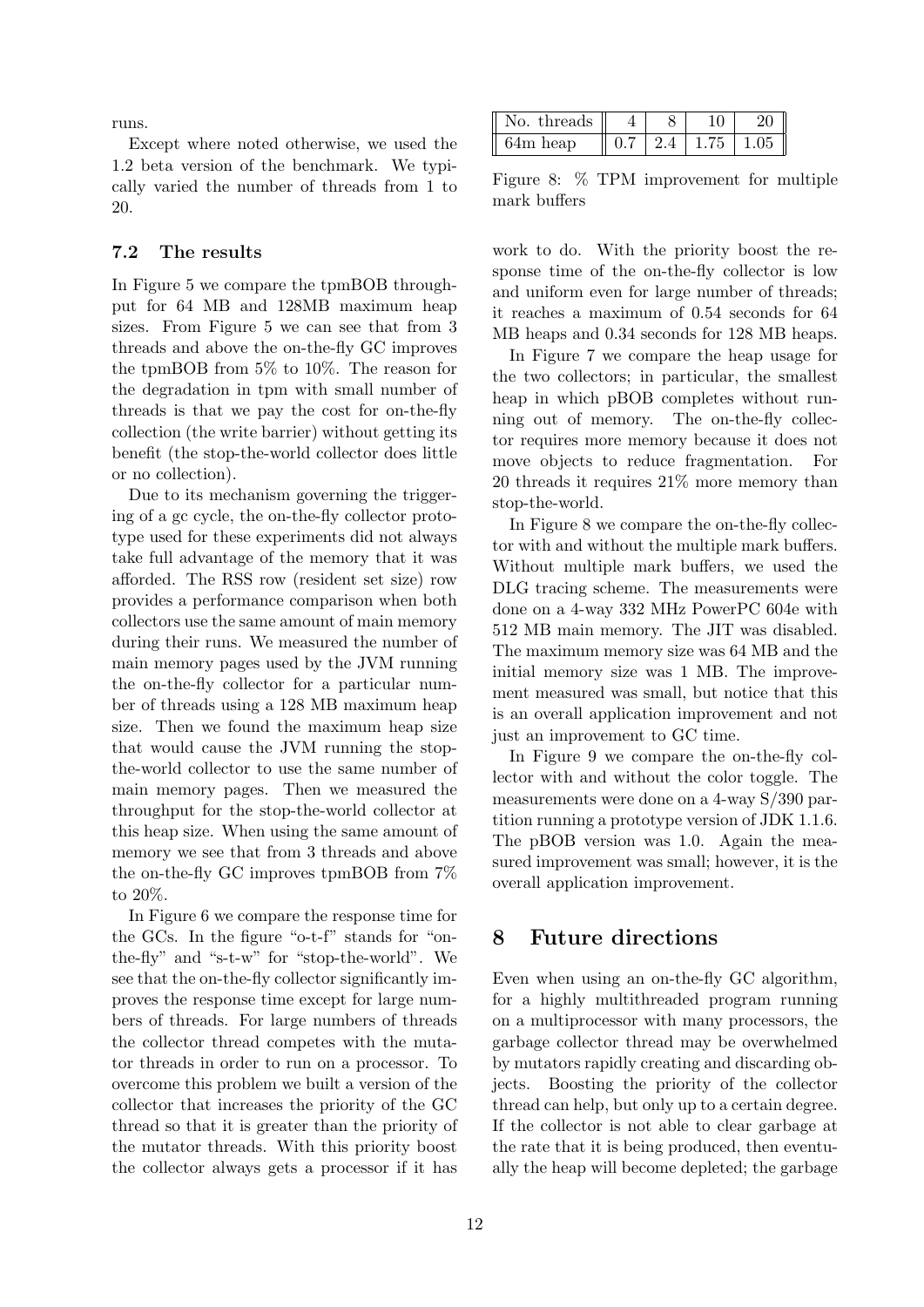| $\parallel$ No. threads |        |         |         |                                     |      |      |      |      |      |      |      | 20  |
|-------------------------|--------|---------|---------|-------------------------------------|------|------|------|------|------|------|------|-----|
| $\parallel$ 64m heap    | $-9.1$ | 1. L    | 4.4     | 7.0                                 | 9.2  | 9.0  | 9.0  | 6.5  | 9.5  | 12.9 | 8.9  |     |
| 128m heap               | -6.8   | $-0.9$  | $6.6\,$ | 71<br>$\mathbf{I} \cdot \mathbf{I}$ | 6.8  | 9.2  | 6.8  | 6.8  | 5.5  | 79   |      | 9.8 |
| same RSS                | $-5.9$ | $-0.06$ | 6.7     | 11.9                                | 13.6 | 16.9 | 15.8 | 16.4 | 18.8 | 20.2 | 13.6 |     |

Figure 5: % Improvement in TPMs

| No. threads              |                                         |      | ച    |      |      | 6    |      |      |      | 10   | 15   | 20   |
|--------------------------|-----------------------------------------|------|------|------|------|------|------|------|------|------|------|------|
| o-t-f 64m heap           | $\rm 0.01$                              | 0.02 | 0.03 | 0.05 | 0.08 | 0.09 | 0.1  | 0.11 | 0.12 | 0.51 | 6.59 |      |
| $s$ -t-w 64m heap        |                                         | 1.34 | 1.54 | 1.76 | 1.89 | 2.07 | 2.26 | 2.43 | 2.7  | 3.22 | 5.18 | 6.59 |
| $o-t-f$ 128 $m$ heap     | $\rm 0.01$                              | 0.02 | 0.03 | 0.04 | 0.07 | 0.09 | 0.09 | 0.12 | 0.12 | 0.13 | 0.27 | 1.96 |
| $s$ -t-w $128m$ heap     | 1.2                                     | 2.18 | 2.43 | 2.63 | 2.83 | 3.06 | 3.24 | 3.44 | 3.63 | 3.92 | 5.73 | 7.35 |
| o-t-f priorty boost 64m  | 0.01<br>Ш                               | 0.02 | 0.03 | 0.05 | 0.08 | 0.09 | 0.1  | 0.11 | 0.13 | 0.24 | 0.54 |      |
| o-t-f priorty boost 128m | 0.01<br>$\mathbf{\mathbf{\mathsf{II}}}$ | 0.02 | 0.04 | 0.05 | 0.07 | 0.08 | 0.1  | 0.13 | 0.14 | 0.18 | 0.28 | 0.34 |

Figure 6: Response time in seconds

collection will be synchronous, so that threads attempting to allocate will have to wait until the collector sweeps memory and begins freeing objects before they will be able to continue. In this case the collector is essentially reduced to working in stop-the-world mode, but with the extra overhead of the write barriers.

A future work direction is to investigate having multiple collector threads. Multiple collection threads will shorten the overall GC cycle. In addition to preventing synchronous GC, this will also reduce the amount of time that the mutators are required to pay the overhead of the write barrier. Thus, it should lead to overall increased throughput. However, running several collector threads in parallel will also diminish the number of processors available to the mutators during collection. This could reduce the amount of application work accomplished during collection and increase the latency perceived by a user for his transactions. Careful tuning will be necessary.

## 9 Acknowledgments

We thank Alain Azagury, Ray Bryant, John Endicott, Arv Fisher, and Sagi Snir.

## References

[1] Sarita V. Adve and Kourosh Gharachorloo. Shared memory consitency models: a tu-

torial. Computer, 29(12):66-76, December, 1996.

- [2] Ole Agesen. GC Points in a Threaded Environment. SMLI TR-98-70. Sun Microsystems, Palo Alto, CA, December 1998.
- [3] Henry G. Baker. List processing in real-time on a serial computer. Communications of the ACM, 21(4):280-94, 1978.
- [4] Henry G. Baker. The Treadmill, real-time garbage collection without motion sickness. ACM SIGPLAN Notices, 27(3):66-70, March 1992.
- [5] Mordechai Ben-Ari. On-the-fly garbage collection: New algorithms inspired by program proofs. In M. Nielsen and E. M. Schmidt, editors, Automata, languages and programming. Ninth colloquium (Aarhus, Denmark), pages 14-22, New York, July 12- 16 1982. Springer-Verlag.
- [6] Mordechai Ben-Ari. Algorithms for on-thefly garbage collection. ACM Transactions on Programming Languages and Systems, 6(3):333-344, July 1984.
- [7] H. J. Boehm and A. J. Demers and S. Schenker. Mostly parallel garbage collection. SIGPLAN Notices, 26(6):157-164, 1991.
- [8] J. DeTreville. Experience with Concurrent Garbage Collector for Mudula-2+. Techni-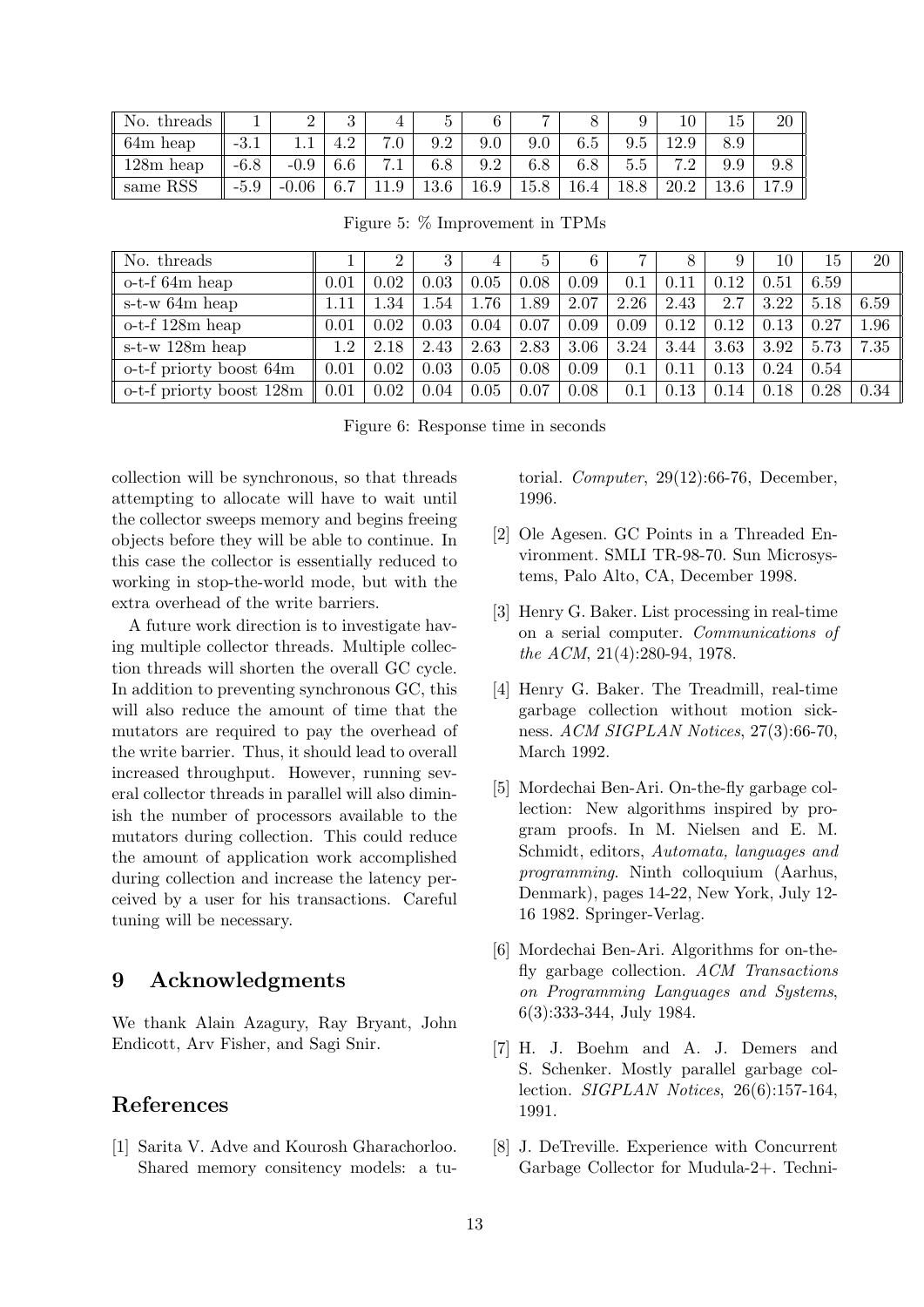| No. threads |       |                 | $\tilde{}$                    |       | ГP    |       |
|-------------|-------|-----------------|-------------------------------|-------|-------|-------|
| o-t-f       |       |                 | $14.00 \mid 17.25 \mid 32.75$ |       | 48.75 | 64.00 |
| s-t-w       | 11.25 | $11.25$   17.50 |                               | 23.50 | 41.50 | 52.75 |

Figure 7: Heap usage in MB

| NO.<br>hreads: | -    | -                                | IJ                                                | <b>.</b>   | $\sim$                 |      |                  |                        |      | ΠU   | <b>. .</b>       | --   |
|----------------|------|----------------------------------|---------------------------------------------------|------------|------------------------|------|------------------|------------------------|------|------|------------------|------|
|                | 3.09 | $\overline{\phantom{a}}$<br>4.74 | $\rightarrow$<br>$\overline{a}$<br>$\sim$<br>∪.⊥∪ | 19<br>1.IA | ററ<br>$\Omega$<br>0.44 | 3.53 | 2.87<br>$\Omega$ | 4.40<br>$\overline{4}$ | 1.92 | 3.92 | $\Omega$<br>1.OO | 1.59 |

Figure 9: % TPM improvement for the color toggle

cal Report 64, DEC Systems Research Center, Palo Alto, CA, November 1990.

- [9] Edsgar W. Dijkstra, Leslie Lamport, A. J. Martin, C. S. Scholten, and E. F. M. Steffens. On-the-fly garbage collection: An exercise in cooperation. In Lecture Notes in Computer Science, No. 46. Springer-Verlag, New York, 1976.
- [10] Edsgar W. Dijkstra, Leslie Lamport, A. J. Martin, C. S. Scholten, and E. F. M. Steffens. On-the-fly garbage collection: An exercise in cooperation. Communications of the ACM, 21(11):965-975, November 1978.
- [11] Amer Diwan and J. Eliot B. Moss and Richard L. Hudson. Compiler Support for Garbage Collection in a Statically Typed Language. Proceedings of the ACM SIGPLAN'92 Conference on Programming Language Design and Implementation, ACM SIGPLAN Notices. 1992. pages273-282.
- [12] D. Doligez and G. Gonthier. Portable, unobtrusive garbage collection for multiprocessor systems. In Conference Record of the Twenty-first Annual ACM Symposium on Principles of Programming Languages, ACM SIGPLAN Notices. ACM Press, 1994, pages 113-123.
- [13] D. Doligez and X. Leroy. A concurrent generational garbage collector for a multithreaded implementation of ML. In Conference Record of the Twentieth Annual ACM Symposium on Principles of Programming Languages, ACM SIGPLAN Notices. ACM Press, January 1993.
- [14] T. Domani, E. Kolodner, and E. Petrank A Generational On-the-fly Garbage Collector for Java. To appear in the Proceedings of the 2000 ACM SIGPLAN Conference on Programming Languages Design and Implementation.
- [15] T. Domani, E. Kolodner, and E. Petrank A Generational On-the-fly Garbage Collector for Java. Technical Report 88.385 IBM Haifa Research Lab. Web access: http://www.cs.technion.ac.il/∼erez/gen.ps
- [16] John R. Ellis, Kai Li, and Andrew W. Appel. Real-time concurrent collection on stock multiprocessors. Technical Report DEC-SRC-TR-25, DEC Systems Research Center, Palo Alto, CA, February 1988.
- [17] James Gosling and Bill Joy and Guy L. Steele, Jr.. The Java Language Specification. Addison-Wesley, 1996.
- [18] David Gries. An exercise in proving parallel programs correct. Communications of the ACM, 20(12):921-930, December 1977.
- [19] Barry Hayes. Finalization in the Collector Interface. In Proceedings of the 1992 International Workshop on Memory Management, pages 277-298, 1992.
- [20] Paul Hudak and Robert M. Keller. "Garbage Collection and Task Deletion in Distributed Systems. In ACM Symposium on Lisp and Functional Programming, pp. 168-178, Pittsburgh, PA, August 1982.
- [21] L. Huelsbergen and P. Winterbottom. Very Concurrent Mark-&-Sweep Garbage Collection without Fine-Grain Synchronization. In Proceedings of the 1998 Inter-